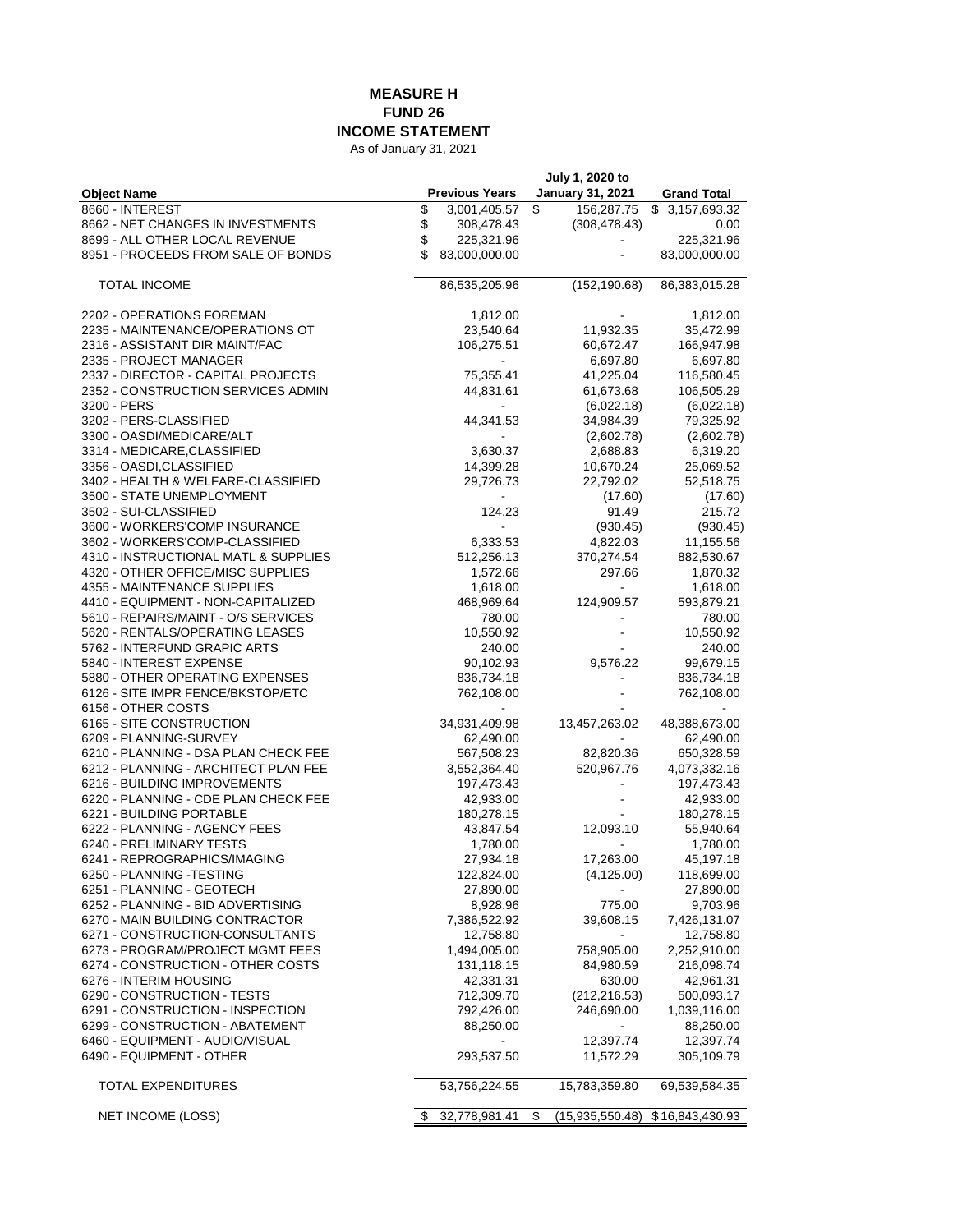## **BALANCE SHEET**

Year To Date for Month Ending January 31, 2021

| <b>ASSETS</b><br>CASH (9110)<br>FAIR VALUE ADJUSTMENT TO CASH (9111)<br>ACCTS REC MANUAL (9205)<br>DUE FROM OTHER FUNDS (9310)<br><b>TOTAL ASSETS</b>                            | 17,113,118.95<br>0.00<br>\$17,113,118.95 |
|----------------------------------------------------------------------------------------------------------------------------------------------------------------------------------|------------------------------------------|
| <b>LIABILITIES</b><br>ACCTS PAY MANUAL (9510)<br>ACCTS PAY AUTO MATIC (9519)<br>AUTO YEAR END PAYROLL ACCRUAL (9521)<br><b>CA USE TAX LIABILITY</b><br>DUE TO OTHER FUNDS (9610) | 259,987.58<br>7,271.58<br>2,428.86       |
| <b>TOTAL LIABILITIES</b>                                                                                                                                                         | 269,688.02                               |
| <b>FUND BALANCE</b><br>BEGINNING FUND BALANCE (9791)<br>EXCESS REVENUE OVER EXPENDITURES                                                                                         | 32,778,981.41<br>(15,935,550.48)         |
| <b>TOTAL FUND BALANCE</b>                                                                                                                                                        | 16,843,430.93                            |
| TOTAL LIABILITIES AND FUND BALANCE                                                                                                                                               | \$17,113,118.95                          |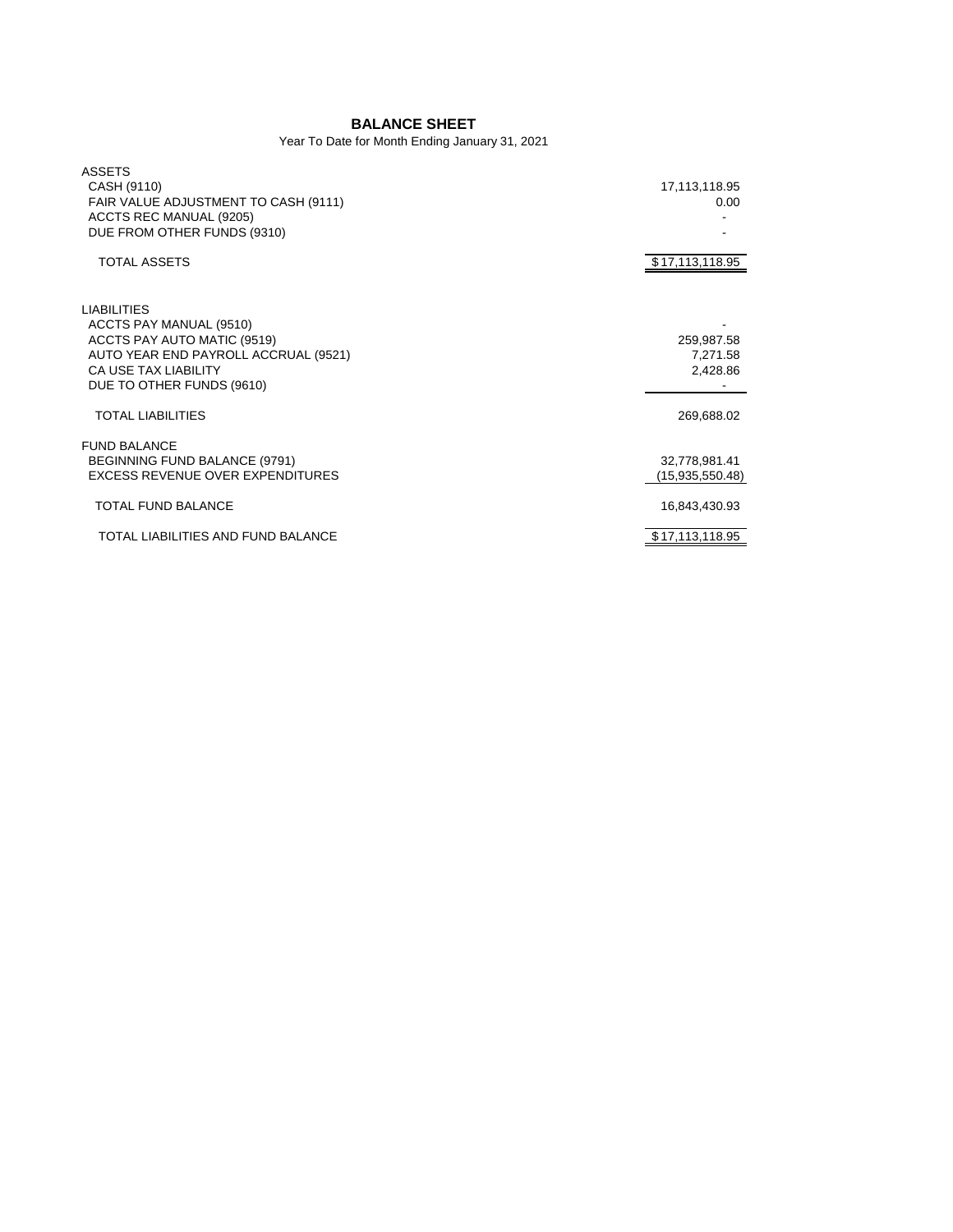## **GO BOND SERIES 2018 FUND 26 EXPENDITURE DETAIL BY SITE AS OF JANUARY 31, 2021**

|             |                 |                                                                        |                         | July 1, 2020 to                 |                          |
|-------------|-----------------|------------------------------------------------------------------------|-------------------------|---------------------------------|--------------------------|
| <u>Site</u> |                 | Vendor                                                                 |                         | Previous Years January 31, 2021 | <b>Grand Total</b>       |
| 000         | <b>DISTRICT</b> | <b>ADMIN FEE</b>                                                       | 90,102.93               | 9,576.22                        | 99,679.15                |
|             |                 | <b>VERIFICATION</b>                                                    | 250.00                  |                                 | 250.00                   |
|             |                 | OFF STATEMENT                                                          | 1,375.00                |                                 | 1,375.00                 |
|             |                 | <b>CONTINGENCY</b>                                                     | 1,900.00                |                                 | 1,900.00                 |
|             |                 | <b>BIDDING</b><br><b>BUYER NOTICE</b>                                  | 1,425.00<br>500.00      |                                 | 1,425.00<br>500.00       |
|             |                 | <b>RATING AGENCY</b>                                                   | 96,000.00               |                                 | 96,000.00                |
|             |                 | <b>AGENT FEE</b>                                                       | 1,800.00                |                                 | 1,800.00                 |
|             |                 | <b>FINANCIAL ADV</b>                                                   | 60,250.00               |                                 | 60,250.00                |
|             |                 | <b>GO BOND 2018</b>                                                    | 601,734.18              |                                 | 601,734.18               |
|             |                 | <b>BOND COUNSEL</b>                                                    | 71,500.00               |                                 | 71,500.00                |
|             |                 | PAYROLL                                                                |                         | (9,573.01)                      | (9,573.01)               |
| 020         | ANAHEIM         | <b>CRISP IMAGING</b>                                                   | 216.17                  |                                 | 216.17                   |
|             |                 | <b>CULVER NEWLIN</b>                                                   | 1,203.79                | 1,960.79                        | 3,164.58                 |
|             |                 | <b>INDEPENDENT</b>                                                     | 474.00                  |                                 | 474.00                   |
|             |                 | WOLVERINE FENCE COMPANY INC                                            | 227,050.00              |                                 | 227,050.00               |
| 021         | WESTERN         | ABE'S PLUMBING                                                         | 1,200.00                |                                 | 1,200.00                 |
|             |                 | <b>CRISP IMAGING</b>                                                   | 229.28                  |                                 | 229.28                   |
|             |                 | DIVISION OF THE STATE ARCHITECT                                        | 14,598.25               |                                 | 14,598.25                |
|             |                 | <b>FAST TRACK CONSTRUCTION CORPORATION</b>                             | 2,972,751.02            |                                 | 2,972,751.02             |
|             |                 | <b>GHATAODE BANNON ARCHITECTS</b>                                      | 280,042.06              |                                 | 280,042.06               |
|             |                 | <b>GHATAODE BANNON ARCHITECTS</b><br><b>GHATAODE BANNON ARCHITECTS</b> |                         | 10,687.50                       | 10,687.50                |
|             |                 | <b>GHATAODE BANNON ARCHITECTS</b>                                      |                         | 43,885.00                       | 43,885.00                |
|             |                 | <b>GIANNELLI ELECTRIC INC</b>                                          |                         | 9,495.00                        | 9,495.00                 |
|             |                 | <b>INDEPENDENT</b>                                                     | 967.20                  | 775.00                          | 1,742.20                 |
|             |                 | J AND A FENCE                                                          | 98,840.00               |                                 | 98,840.00                |
|             |                 | <b>JM AND J CONTRACTORS</b>                                            | 52,305.00               |                                 | 52,305.00                |
|             |                 | KNOWLAND CONSTRUCTION SERVICES LLC                                     | 30,498.00               |                                 | 30,498.00                |
|             |                 | <b>KNOX COMPANY</b>                                                    | 128.22                  |                                 | 128.22                   |
|             |                 | MAR WESTERN FIELD BANNER                                               | 240.00<br>$\mathbf{r}$  |                                 | 240.00                   |
|             |                 | NB CONSULTING ENGINEERS INC<br>NB CONSULTING ENGINEERS INC             |                         | 22,350.00                       | 22,350.00                |
|             |                 | PRO CRAFT CONSTRUCTION INC                                             | 29,400.00<br>24,710.00  |                                 | 29,400.00<br>24,710.00   |
|             |                 | TIME AND ALARM SYSTEM                                                  | 94,950.12               |                                 | 94,950.12                |
|             |                 | <b>TWINING CONSULTING</b>                                              | 53,691.75               |                                 | 53,691.75                |
| 022         | <b>MAGNOLIA</b> | ARMSTRONG & BROOKS CONSULTING ENGINEERS                                |                         |                                 |                          |
|             |                 | CALIFORNIA GEOLOGICAL SURVEY                                           | 7,200.00                | 695.00                          | 695.00<br>7,200.00       |
|             |                 | <b>CITY OF ANAHEIM</b>                                                 |                         | 2,387.10                        | 2,387.10                 |
|             |                 | <b>CRISP IMAGING</b>                                                   | 1,099.92                |                                 | 1,099.92                 |
|             |                 | <b>CRISP IMAGING</b>                                                   |                         | 1,318.74                        | 1,318.74                 |
|             |                 | <b>CULVER NEWLIN</b>                                                   | 131,407.70              |                                 | 131,407.70               |
|             |                 | DIVISION OF THE STATE ARCHITECT                                        | 116,750.00              | $\blacksquare$                  | 116,750.00               |
|             |                 | DIVISION OF THE STATE ARCHITECT                                        |                         | 52,750.00                       | 52,750.00                |
|             |                 | <b>ENCORP</b>                                                          | 21,781.00               | $\overline{\phantom{a}}$        | 21,781.00                |
|             |                 | <b>INDEPENDENT</b><br><b>JOHNSON FAVARO</b>                            | 1,492.00                | $\blacksquare$                  | 1,492.00                 |
|             |                 | KNOWLAND CONSTRUCTION SERVICES LLC                                     | 20,680.00               | 128,302.58<br>79,968.00         | 128,302.58<br>100,648.00 |
|             |                 | NB CONSULTING ENGINEERS INC                                            | 8,990.00                | $\blacksquare$                  | 8,990.00                 |
|             |                 | PERKINS EASTMAN ARCHITECTS DCP                                         | 534,873.29              |                                 | 534.873.29               |
|             |                 | PERKINS EASTMAN ARCHITECTS DCP                                         |                         | 117,793.43                      | 117,793.43               |
|             |                 | SOCAL FLOW TESTING                                                     | 680.00                  | $\blacksquare$                  | 680.00                   |
|             |                 | <b>SWRCB</b>                                                           |                         | 509.00                          | 509.00                   |
|             |                 | THE NAZERIAN GROUP                                                     | $\sim$                  | 1,695,544.16                    | 1,695,544.16             |
|             |                 | <b>TWINING CONSULTING</b>                                              | 135,415.00              |                                 | 135,415.00               |
|             |                 | UTIL LOCATE                                                            | 24,100.00               | $\overline{\phantom{a}}$        | 24,100.00                |
| 023         | SAVANNA         | <b>AUHSD - GRAPHIC ARTS</b>                                            | 144.00                  |                                 | 144.00                   |
|             |                 | CALIFORNIA DEPARTMENT OF EDUC.                                         | 9,088.72                |                                 | 9,088.72                 |
|             |                 | CITY OF ANAHEIM                                                        | 6,837.04                |                                 | 6,837.04                 |
|             |                 | <b>CRISP IMAGING</b>                                                   | 693.22                  |                                 | 693.22                   |
|             |                 | <b>CULVER NEWLIN</b>                                                   | 3,800.88                | 134,810.56                      | 138,611.44               |
|             |                 | DIVISION OF THE STATE ARCHITECT<br><b>ENCORP</b>                       | 118,245.51<br>27,077.00 | $\overline{\phantom{a}}$        | 118,245.51<br>27,077.00  |
|             |                 | ERICKSON HALL CONSTRUCTION CO                                          | 13,777,027.21           |                                 | 13,777,027.21            |
|             |                 | ERICKSON HALL CONSTRUCTION CO                                          |                         | (81, 774.05)                    | (81, 774.05)             |
|             |                 | HAULAWAY STORAGE CONTAINERS INC.                                       | 2,823.20                | $\frac{1}{2}$                   | 2,823.20                 |
|             |                 | <b>INDEPENDENT</b>                                                     | 474.00                  |                                 | 474.00                   |
|             |                 | <b>IVL CONTRACTORS INC</b>                                             | 166,231.00              |                                 | 166,231.00               |
|             |                 | <b>JM AND J CONTRACTORS</b>                                            | 29,500.00               |                                 | 29,500.00                |
|             |                 | KARCHER ENVIRONMENTAL INC                                              | 88,250.00               |                                 | 88,250.00                |
|             |                 | KNOWLAND CONSTRUCTION SERVICES LLC<br><b>KYA SERVICES</b>              | 228,351.50<br>16,881.81 |                                 | 228,351.50<br>16,881.81  |
|             |                 |                                                                        |                         |                                 |                          |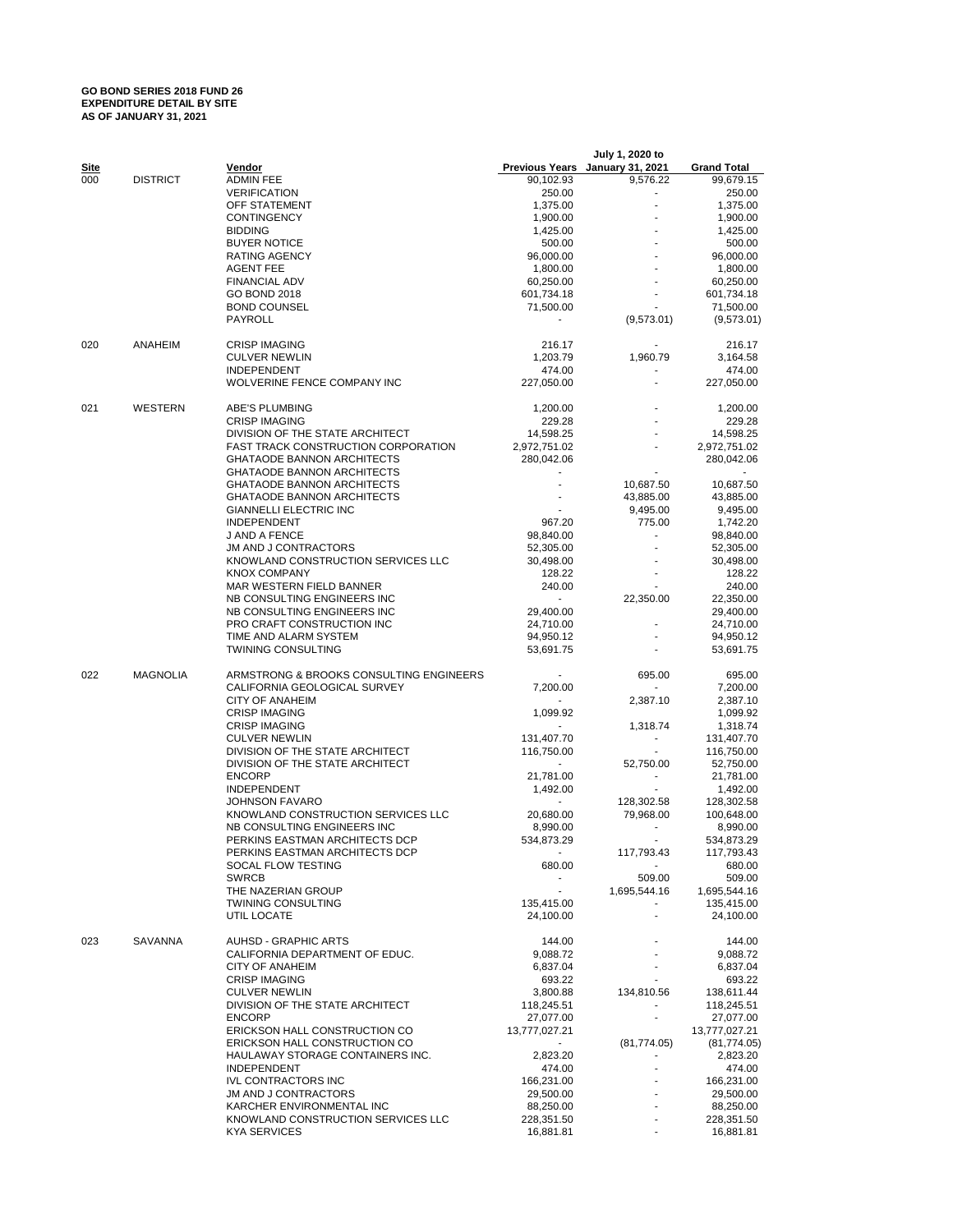|     |                   | PAYROLL                                                              | 978.65                   |                            | 978.65                  |
|-----|-------------------|----------------------------------------------------------------------|--------------------------|----------------------------|-------------------------|
|     |                   | PERKINS EASTMAN ARCHITECTS DCP<br>QUICK CRETE PRODUCTS CORP          | 343,108.97<br>87,193.46  | (3,673.51)                 | 339,435.46<br>87,193.46 |
|     |                   | SHELF MASTER INC.                                                    | 749.48                   |                            | 749.48                  |
|     |                   | <b>SWRCB</b>                                                         | 1,136.00                 |                            | 1,136.00                |
|     |                   | <b>TWINING CONSULTING</b>                                            | 154,036.75               |                            | 154,036.75              |
| 024 | LOARA             | GIANNELLI ELECTRIC INC.                                              | 1,105.50                 |                            | 1,105.50                |
|     |                   | MONTGOMERY HARDWARE CO.                                              | 12,781.28                | $\overline{\phantom{a}}$   | 12,781.28               |
|     |                   | <b>PAYROLL</b>                                                       | 17.76                    |                            | 17.76                   |
| 025 | KATELLA           | <b>CULVER NEWLIN</b>                                                 | 33,580.71                |                            | 33,580.71               |
| 027 | <b>KENNEDY</b>    | <b>AUHSD - GRAPHIC ARTS</b>                                          | 453.00                   |                            | 453.00                  |
|     |                   | BALFOUR BEATTY CONSTRUCTION LLC                                      | 821,468.50               |                            | 821,468.50              |
|     |                   | CALIFORNIA DEPARTMENT OF EDUC.<br><b>CRISP IMAGING</b>               | 2,450.00<br>474.47       | $\blacksquare$<br>(183.17) | 2,450.00<br>291.30      |
|     |                   | <b>CULVER NEWLIN</b>                                                 | 10,224.61                | 34,777.99                  | 45,002.60               |
|     |                   | <b>CUMMING CONSTRUCTION MANAGEMENT INC</b>                           | 56,960.00                |                            | 56,960.00               |
|     |                   | <b>CUSTOM SIGNS INC</b>                                              | 1,823.75                 | ٠                          | 1,823.75                |
|     |                   | DIGITAL ELECTRIC INC.                                                | 6,868.00                 |                            | 6,868.00                |
|     |                   | DIVISION OF THE STATE ARCHITECT                                      | 38,782.71                | 1,650.00                   | 40,432.71               |
|     |                   | <b>ECONOMY RENTALS INC</b><br><b>ENCORP</b>                          | 10,550.92<br>3,010.00    | $\blacksquare$             | 10,550.92<br>3,010.00   |
|     |                   | KNOWLAND CONSTRUCTION SERVICES LLC                                   | 41,191.00                |                            | 41,191.00               |
|     |                   | PAYROLL                                                              | 1,038.77                 |                            | 1,038.77                |
|     |                   | RUHNAU CLARKE ARCHITECTS                                             | 40,435.00                |                            | 40,435.00               |
|     |                   | <b>SWRCB</b>                                                         | 610.00                   |                            | 610.00                  |
|     |                   | <b>TWINING CONSULTING</b>                                            | 28,776.50                |                            | 28,776.50               |
| 028 | <b>CYPRESS</b>    | <b>AUHSD - GRAPHIC ARTS</b>                                          | 60.00                    |                            | 60.00                   |
|     |                   | BALFOUR BEATTY CONSTRUCTION LLC                                      | 644,659.00               | ÷.                         | 644,659.00              |
|     |                   | <b>CRISP IMAGING</b>                                                 | 881.26                   | (183.18)                   | 698.08                  |
|     |                   | <b>CULVER NEWLIN</b><br><b>CUMMING CONSTRUCTION MANAGEMENT INC</b>   | 22,066.48<br>7,440.00    | $\blacksquare$             | 22,066.48<br>7,440.00   |
|     |                   | <b>DIGITAL ELECTRIC INC.</b>                                         | 3,736.00                 |                            | 3,736.00                |
|     |                   | <b>JM AND J CONTRACTORS</b>                                          | 17,500.00                |                            | 17,500.00               |
|     |                   | KNOWLAND CONSTRUCTION SERVICES LLC                                   | 55,355.00                |                            | 55,355.00               |
|     |                   | OC ENVIRONMENTAL                                                     | 497.00                   |                            | 497.00                  |
|     |                   | PAYROLL                                                              | 1,868.15                 |                            | 1,868.15                |
|     |                   | PERKINS EASTMAN ARCHITECTS DCP<br>QUICK CRETE PRODUCTS CORP          | 5,651.31<br>66,751.14    | $\overline{a}$             | 5,651.31<br>66,751.14   |
|     |                   | RUHNAU CLARKE ARCHITECTS                                             | 214,536.63               | (2, 141.55)                | 212,395.08              |
|     |                   | RUHNAU CLARKE ARCHITECTS                                             | $\sim$                   | 5,651.31                   | 5,651.31                |
|     |                   | <b>SWRCB</b>                                                         | 652.00                   | $\overline{\phantom{a}}$   | 652.00                  |
|     |                   | <b>TWINING CONSULTING</b>                                            | 33,910.00                |                            | 33,910.00               |
|     |                   | VITAL INSPECTION SERVICES INC                                        | 1,539.00                 |                            | 1,539.00                |
|     |                   | WOLVERINE FENCE COMPANY INC                                          | 11,950.00                |                            | 11,950.00               |
| 031 | <b>BROOKHURST</b> | <b>FENCECORP INC</b>                                                 | 450.00                   |                            | 450.00                  |
|     |                   | GIANNELLI ELECTRIC INC.                                              | 1,105.50                 |                            | 1,105.50                |
| 032 | <b>ORANGEVIEW</b> | <b>CRISP IMAGING</b>                                                 |                          | 89.96                      | 89.96                   |
|     |                   | <b>CULVER NEWLIN</b>                                                 | 12,564.45                | 15,686.55                  | 28,251.00               |
|     |                   | DIVISION OF THE STATE ARCHITECT                                      | 810.00                   | $\blacksquare$             | 810.00                  |
|     |                   | DIVISION OF THE STATE ARCHITECT<br><b>GHATAODE BANNON ARCHITECTS</b> | $\sim$                   | 320.36                     | 320.36                  |
|     |                   | <b>GHATAODE BANNON ARCHITECTS</b>                                    | 5,950.00                 | 1,275.00                   | 5,950.00<br>1,275.00    |
|     |                   | <b>INDEPENDENT</b>                                                   | 431.00                   | $\sim$                     | 431.00                  |
|     |                   | JM AND J CONTRACTORS                                                 |                          | 91,259.00                  | 91,259.00               |
|     |                   | <b>TWINING CONSULTING</b>                                            | $\overline{\phantom{a}}$ | 801.72                     | 801.72                  |
|     |                   | VITAL INSPECTION SERVICES INC                                        |                          | 18,180.00                  | 18,180.00               |
| 034 | WALKER            | <b>CULVER NEWLIN</b>                                                 | 106,398.00               |                            | 106,398.00              |
| 035 | <b>DALE</b>       | ALEX MOVING AND STORAGE                                              | 7,820.00                 | $\blacksquare$             | 7,820.00                |
|     |                   | AMERICAN FENCE COMPANY INC                                           | 1,341.30                 |                            | 1,341.30                |
|     |                   | AUDIO VISUAL INNOVATIONS INC                                         | 24,541.20                | 1,149.69                   | 25,690.89               |
|     |                   | AUDIO VISUAL INNOVATIONS INC<br><b>AUHSD - GRAPHIC ARTS</b>          | $\sim$<br>378.00         | 11,248.05                  | 11,248.05<br>378.00     |
|     |                   | CALIFORNIA DEPARTMENT OF EDUC.                                       | 21,383.95                |                            | 21,383.95               |
|     |                   | <b>CITY OF ANAHEIM</b>                                               | 1,833.88                 | $\blacksquare$             | 1,833.88                |
|     |                   | CONTAINER ALLIANCE                                                   | 8,530.63                 |                            | 8,530.63                |
|     |                   | <b>CONTAINER ALLIANCE</b>                                            |                          | 2,514.24                   | 2,514.24                |
|     |                   | <b>CRISP IMAGING</b>                                                 | 10,369.36                |                            | 10,369.36               |
|     |                   | <b>CRISP IMAGING</b><br>CROWN WORLDIDE MOVING AND STORAGE            | 5,146.00                 | 1,001.93                   | 1,001.93<br>5,146.00    |
|     |                   | <b>CULVER NEWLIN</b>                                                 | 352,101.50               |                            | 352,101.50              |
|     |                   | CUMMING CONSTRUCTION MANAGEMENT INC                                  | 442,352.50               | 29,040.00                  | 471,392.50              |
|     |                   | <b>CUMMING CONSTRUCTION MANAGEMENT INC</b>                           | $\sim$                   | 228,655.00                 | 228,655.00              |
|     |                   | DIGITAL NETWORKS GROUP INC                                           | 2,610.76                 | $\sim$                     | 2,610.76                |
|     |                   | DIVISION OF THE STATE ARCHITECT                                      | 95,864.63                |                            | 95,864.63               |
|     |                   | <b>ENCORP</b>                                                        | 69,146.00                | (4, 125.00)                | 65,021.00               |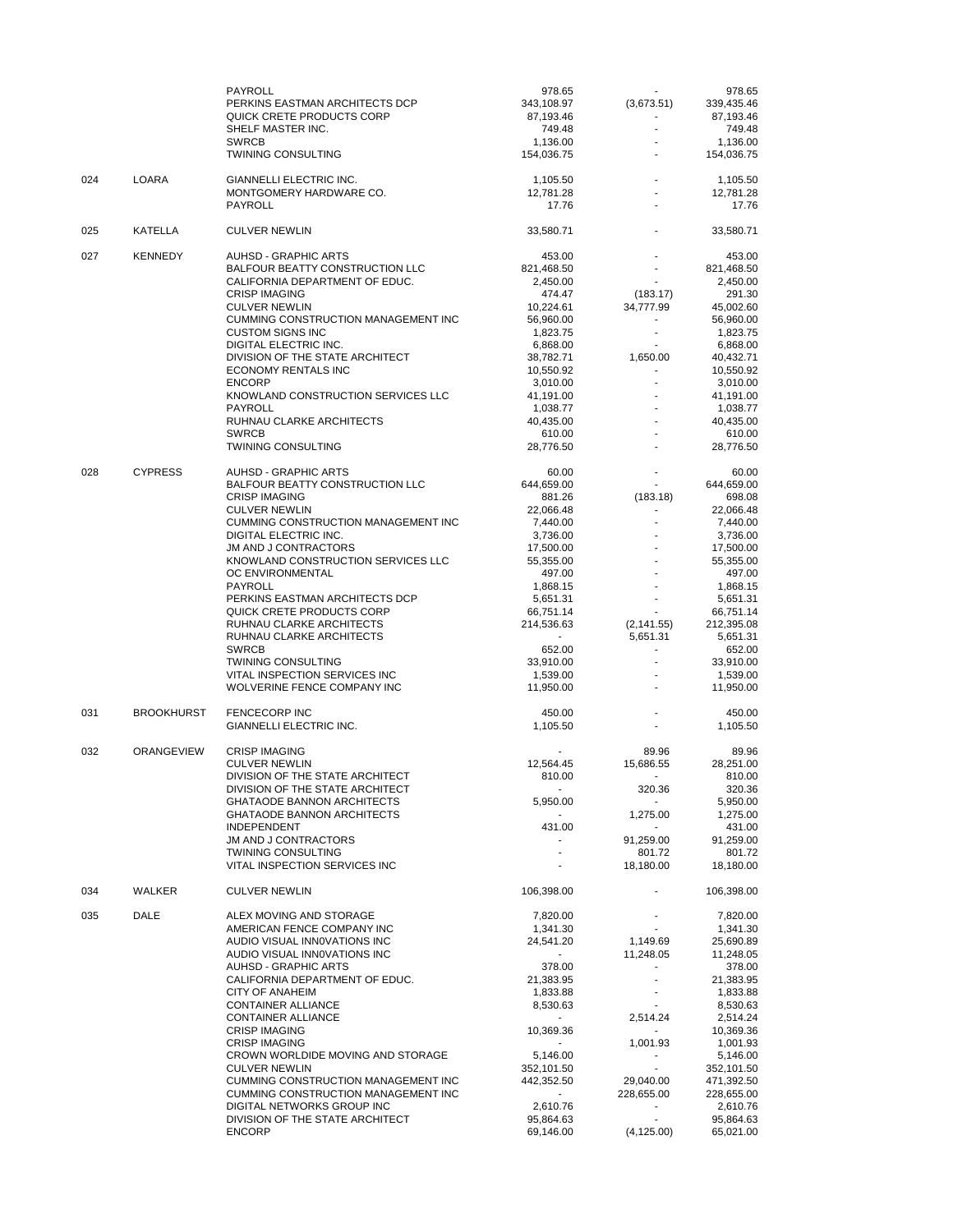|     |                 | ERICKSON HALL CONSTRUCTION CO                             |                                       | 7,875.00                 | 7,875.00                |
|-----|-----------------|-----------------------------------------------------------|---------------------------------------|--------------------------|-------------------------|
|     |                 | FRANKLIN MECHANICAL SYSTEMS                               | 3,035.00                              |                          | 3,035.00                |
|     |                 | <b>GHATAODE BANNON ARCHITECTS</b>                         | 680,407.09                            | ä,                       | 680,407.09              |
|     |                 | <b>GHATAODE BANNON ARCHITECTS</b>                         | $\sim$                                | 88,163.83                | 88,163.83               |
|     |                 | <b>GIANNELLI ELECTRIC INC.</b>                            | 3,837.00                              | $\sim$                   | 3,837.00                |
|     |                 | <b>HCI SYSTEMS INC</b>                                    | 20,533.00                             | 315.00                   | 20,848.00               |
|     |                 | <b>HCI SYSTEMS INC</b>                                    |                                       | 315.00                   | 315.00                  |
|     |                 | <b>JOHNSON FAVARO</b>                                     |                                       | 12,046.72                | 12,046.72               |
|     |                 | KNOWLAND CONSTRUCTION SERVICES LLC                        | 196,338.00                            | 73,164.00                | 269,502.00              |
|     |                 | <b>MANUFACTURES BANK</b>                                  | 1,251,386.63                          | 633,721.04               | 1,885,107.67            |
|     |                 | MIKE ELAM CONSTRUCTION                                    | 5,137.42                              |                          | 5,137.42                |
|     |                 | MONTENEGRO, ROBERT                                        | 7,308.00                              |                          | 7,308.00                |
|     |                 | MOVER SERVICES INC                                        | 5,942.50                              |                          | 5,942.50                |
|     |                 | ORANGE COUNTY PUBLIC SAFETY                               | 11,424.00                             |                          | 11,424.00               |
|     |                 | PATHWAY COMMUNICATIONS LTD                                | 4,228.11                              |                          | 4,228.11                |
|     |                 | PAYROLL                                                   | 6,610.73                              | 1,484.22                 | 8,094.95                |
|     |                 | PINNER CONSTRUCTION CO INC                                | 16,625,209.43                         | 11,049,812.87            | 27,675,022.30           |
|     |                 | REPUBLIC SERVICES OF SO. CALIFORNIA                       | 1,453.18                              |                          | 1,453.18                |
|     |                 | <b>RMA GROUP</b>                                          | 430,355.50                            | (213, 018.25)            | 217,337.25              |
|     |                 | <b>SPOT COOLERS</b>                                       | 13,792.01                             |                          | 13,792.01               |
|     |                 | <b>SWRCB</b>                                              | 694.00                                |                          | 694.00                  |
|     |                 | U S BANK                                                  | 3,782.30                              |                          | 3,782.30                |
|     |                 | VITAL INSPECTION SERVICES INC                             | 2,187.00                              | 15,570.00                | 17,757.00               |
|     |                 | VITAL INSPECTION SERVICES INC                             |                                       | 5,760.00                 | 5,760.00                |
|     |                 | <b>WALTERS WHOLESALE</b>                                  | $\mathbf{r}$                          | 11,572.29                | 11,572.29               |
|     |                 | <b>WENGER CORP</b>                                        |                                       | 17,242.59                | 17,242.59               |
|     |                 |                                                           |                                       |                          |                         |
| 037 | <b>SYCAMORE</b> | <b>ARMSTRONG BROOK</b><br>CALIF DEPT OF TAX AND FEE ADMIN | 695.00<br>$\mathcal{L}_{\mathcal{A}}$ | 628.16                   | 695.00<br>628.16        |
|     |                 | CALIFORNIA GEOLOGICAL                                     | 3,600.00                              | $\mathbf{r}$             | 3,600.00                |
|     |                 | CITY OF ANAHEIM                                           | 2,040.67                              | 7,000.00                 | 9,040.67                |
|     |                 | <b>CRISP IMAGING</b>                                      | 2,316.89                              |                          | 2,316.89                |
|     |                 | <b>CRISP IMAGING</b>                                      | $\sim$                                | 7.660.97                 | 7,660.97                |
|     |                 | <b>CULVER NEWLIN</b>                                      | 16,714.72                             |                          | 16,714.72               |
|     |                 | CUMMING CONSTRUCTION MANAGEMENT INC                       | 68,887.50                             | 24,800.00                | 93,687.50               |
|     |                 | CUMMING CONSTRUCTION MANAGEMENT INC                       | $\sim$                                | 69,065.00                | 69,065.00               |
|     |                 | DIVISION OF THE STATE ARCHITECT                           | 114,350.00                            | $\overline{\phantom{a}}$ | 114,350.00              |
|     |                 | FIRE SPRINKLER INSPECTIONS INC                            | 550.00                                | $\mathbf{r}$             | 550.00                  |
|     |                 | <b>GIANNELLI ELECTRIC INC</b>                             | $\sim$                                | 2,201.57                 | 2,201.57                |
|     |                 | GOLDEN STATE PAVING CO INC                                |                                       | 16,387.00                | 16,387.00               |
|     |                 | HAULAWAY STORAGE CONTAINERS INC.                          | 860.00                                | 650.00                   | 1,510.00                |
|     |                 | HAULAWAY STORAGE CONTAINERS INC.                          |                                       | 390.00                   | 390.00                  |
|     |                 | <b>ICS SERVICE CO</b>                                     |                                       | 1,345.65                 | 1,345.65                |
|     |                 | J AND A FENCE                                             |                                       | 3,450.00                 | 3,450.00                |
|     |                 | KNOWLAND CONSTRUCTION SERVICES LLC                        | 8,881.00                              | $\overline{\phantom{a}}$ | 8,881.00                |
|     |                 | MOVER SERVICES INC                                        |                                       | 2,000.00                 | 2,000.00                |
|     |                 | NB CONSULTING ENGINEERS INC                               | 3,360.00                              |                          | 3,360.00                |
|     |                 | OTW SAFETY                                                | $\blacksquare$                        | 8,584.44                 | 8,584.44                |
|     |                 | PAYROLL                                                   |                                       | 8,998.31                 | 8,998.31                |
|     |                 | PERKINS EASTMAN ARCHITECTS DCP                            | 652,837.63                            |                          | 652,837.63              |
|     |                 | PRO CRAFT CONSTRUCTION INC                                |                                       |                          |                         |
|     |                 | RED DRAGON ELECTRIC INC                                   |                                       | 68,700.00<br>72,257.00   | 68,700.00               |
|     |                 | <b>RED HAWK SERVICES</b>                                  |                                       |                          | 72,257.00<br>372,763.00 |
|     |                 |                                                           | 372,763.00                            |                          |                         |
|     |                 | <b>SWRCB</b>                                              |                                       | 817.00<br>$\mathbf{r}$   | 817.00                  |
|     |                 | <b>TWINING CONSULTING</b>                                 | 8,985.00                              |                          | 8,985.00                |
|     |                 | U S BANK<br>VITAL INSPECTION SERVICES INC                 |                                       | 3,956.64<br>16,200.00    | 3,956.64<br>16,200.00   |
|     |                 |                                                           |                                       |                          |                         |
| 038 | <b>BALL</b>     | <b>AUHSD - GRAPHIC ARTS</b>                               | 240.00                                | ۰.                       | 240.00                  |
|     |                 | CALIF DEPT OF TAX AND FEE ADMINISTRATION                  |                                       | 1,800.70                 | 1,800.70                |
|     |                 | CALIFORNIA CUSHION COMPANY INC.                           |                                       | 72.18                    | 72.18                   |
|     |                 | CALIFORNIA GEOLOGICAL                                     | 3,600.00                              | $\sim$                   | 3,600.00                |
|     |                 | CITY OF ANAHEIM                                           | 5,206.70                              |                          | 5,206.70                |
|     |                 | <b>CRISP IMAGING</b>                                      | 8,162.95                              | (63.57)                  | 8,099.38                |
|     |                 | <b>CRISP IMAGING</b>                                      | $\sim$                                | 7,621.32                 | 7,621.32                |
|     |                 | <b>CULVER NEWLIN</b>                                      | $\sim$                                | 165,573.32               | 165,573.32              |
|     |                 | CUMMING CONSTRUCTION MANAGEMENT INC                       | 81,592.50                             | 30,030.00                | 111,622.50              |
|     |                 | CUMMING CONSTRUCTION MANAGEMENT INC                       | $\sim$                                | 90,255.00                | 90,255.00               |
|     |                 | DIVISION OF THE STATE ARCHITECT                           | 62,010.77                             | $\sim$                   | 62,010.77               |
|     |                 | DIVISION OF THE STATE ARCHITECT                           |                                       | 28,100.00                | 28,100.00               |
|     |                 | <b>ENCORP</b>                                             | 830.00                                |                          | 830.00                  |
|     |                 | FIRE SPRINKLER INSPECTIONS INC                            | 550.00                                |                          | 550.00                  |
|     |                 | <b>GANAHL LUMBER CO</b>                                   | $\sim$                                | 223.09                   | 223.09                  |
|     |                 | GOLDEN STATE PAVING CO INC                                |                                       | 1,900.00                 | 1,900.00                |
|     |                 | <b>ICS SERVICE CO</b>                                     |                                       | 795.42                   | 795.42                  |
|     |                 | <b>INDEPENDENT</b>                                        | 1,487.20                              | ۰                        | 1,487.20                |
|     |                 | J.L. COBB PAINTING AND CONSTRUCTION                       | 1,162,081.45                          | $\blacksquare$           | 1,162,081.45            |
|     |                 | MD INSTALLATIONS INT'L INC.                               | $\overline{a}$                        | 1,680.00                 | 1,680.00                |
|     |                 | MIKE ELAM CONSTRUCTION                                    |                                       | 3,876.32                 | 3,876.32                |
|     |                 | MOVER SERVICES INC                                        |                                       | 2,000.00                 | 2,000.00                |
|     |                 | OTW SAFETY                                                |                                       | 25,261.56                | 25,261.56               |
|     |                 | PAYROLL                                                   |                                       | 4,139.23                 | 4,139.23                |
|     |                 | PERKINS EASTMAN ARCHITECTS DCP                            | 539,446.31                            |                          | 539,446.31              |
|     |                 |                                                           |                                       |                          |                         |